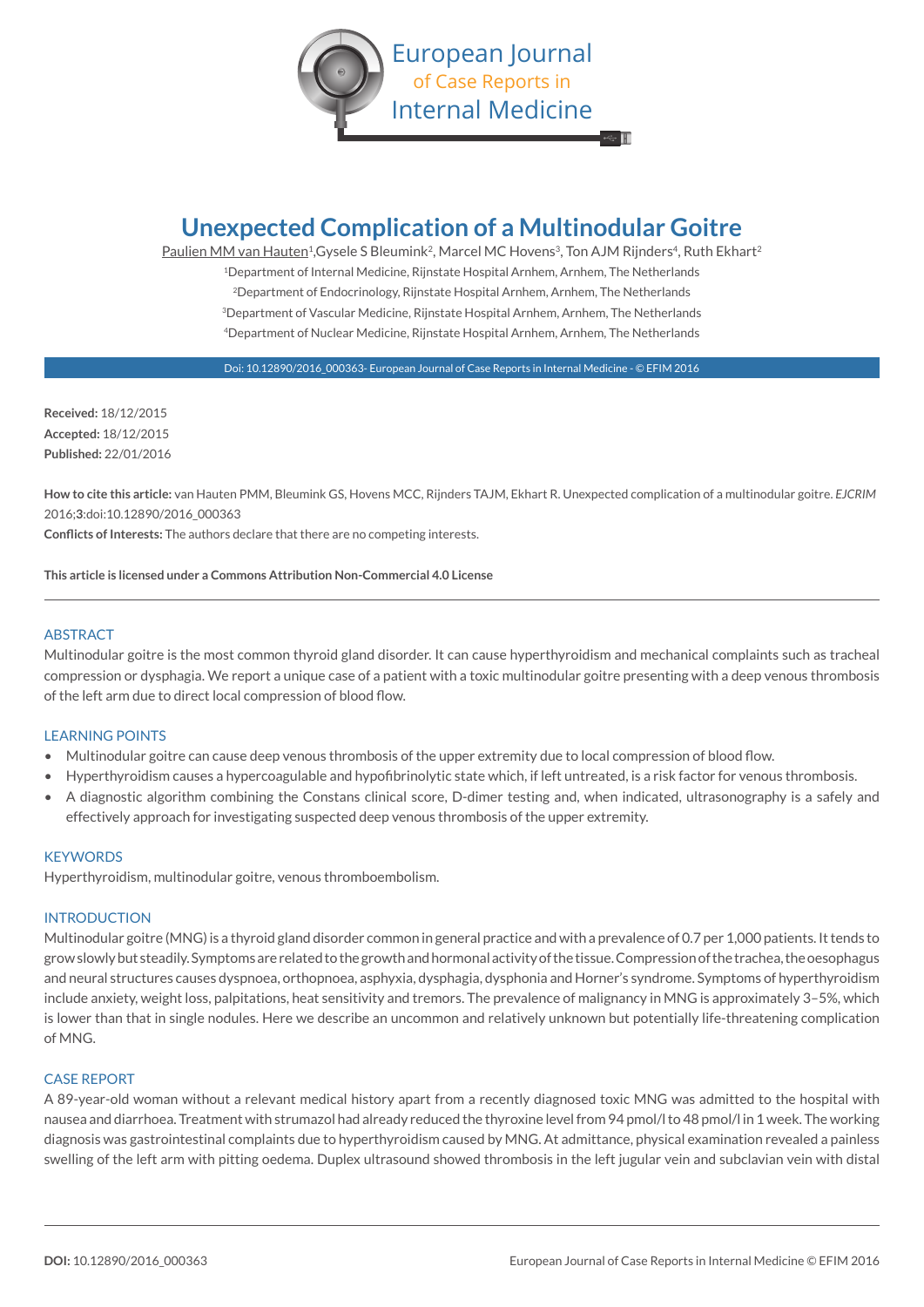

collateralization. Computed tomography (CT) showed a large retrosternal mass originating from the left thyroid lobe with extension into the mediastinum upon the aortic arch, causing displacement and stenosis of the trachea and located adjacent to the brachiocephalic vein causing compression of blood flow (Fig. 1).



*Figure 1. CT scan, coronal plane, showing a large goitre with displacement of the trachea*

The patient was started on anticoagulation therapy. Thorough anamnesis, physical examination, chest x-ray and abdominal ultrasound revealed no signs of associated malignancy.

## **DISCUSSION**

Toxic MNG is a common benign cause of hyperthyroidism. This case shows that toxic MNG can be associated with venous thrombosis of the upper extremity due to mechanical alterations in blood flow and chemical hypercoagulability provoked by hyperthyroidism. Venous thrombosis

The incidence of deep venous thrombosis of the upper extremity (UEDVT) and the internal jugular vein has been increasing since the common use of central venous catheters was introduced. The underlying pathophysiological processes of Virchow's triad result in a broad spectrum of predisposing factors (*Table 1*) [1].

Patients with a thrombosis of the upper extremity present with a tired, heavy feeling in their arm accompanied by pain. Physical examination shows swelling of the arm with a restricted range of motion and dilated cutaneous veins. The differential diagnosis includes lymphoedema or an inflammation of the skin. A diagnostic algorithm combining the Constans clinical score, D-dimer testing and, when indicated, ultrasonography is a safe and effective method to exclude thrombosis in patients with suspected UEDVT $^{[2]}$ .

Early severe complications of UEDVT include pulmonary embolism (2.7–36%) and intracranial propagation of the thrombus (17.5%). In the long term, patients may experience arm swelling, pain and discomfort due to valvular damage and residual mural thrombus leading to post-thrombotic syndrome. Anticoagulation therapy is the first-choice treatment in the early phase and should be continued for at least 3 months, depending on predisposing factors.

This case shows that the slow and steady growth of a substernal goitre can cause UEDVT. This condition has been described only rarely in the literature<sup>[1,3,4]</sup>. UEDVT can be the presenting symptom of a previously silent substernal goitre<sup>[3]</sup>. The slow growth rate of a substernal goitre usually permits the development of a collateral circulation.

## Hyperthyroidism

As described above, venous thromboembolism (VTE) has a multifactorial aetiology due to numerous genetic and acquired risk factors. Hyperthyroidism is also pathophysiologically and clinically associated with VTE. Patients with hyperthyroidism show elevated levels of